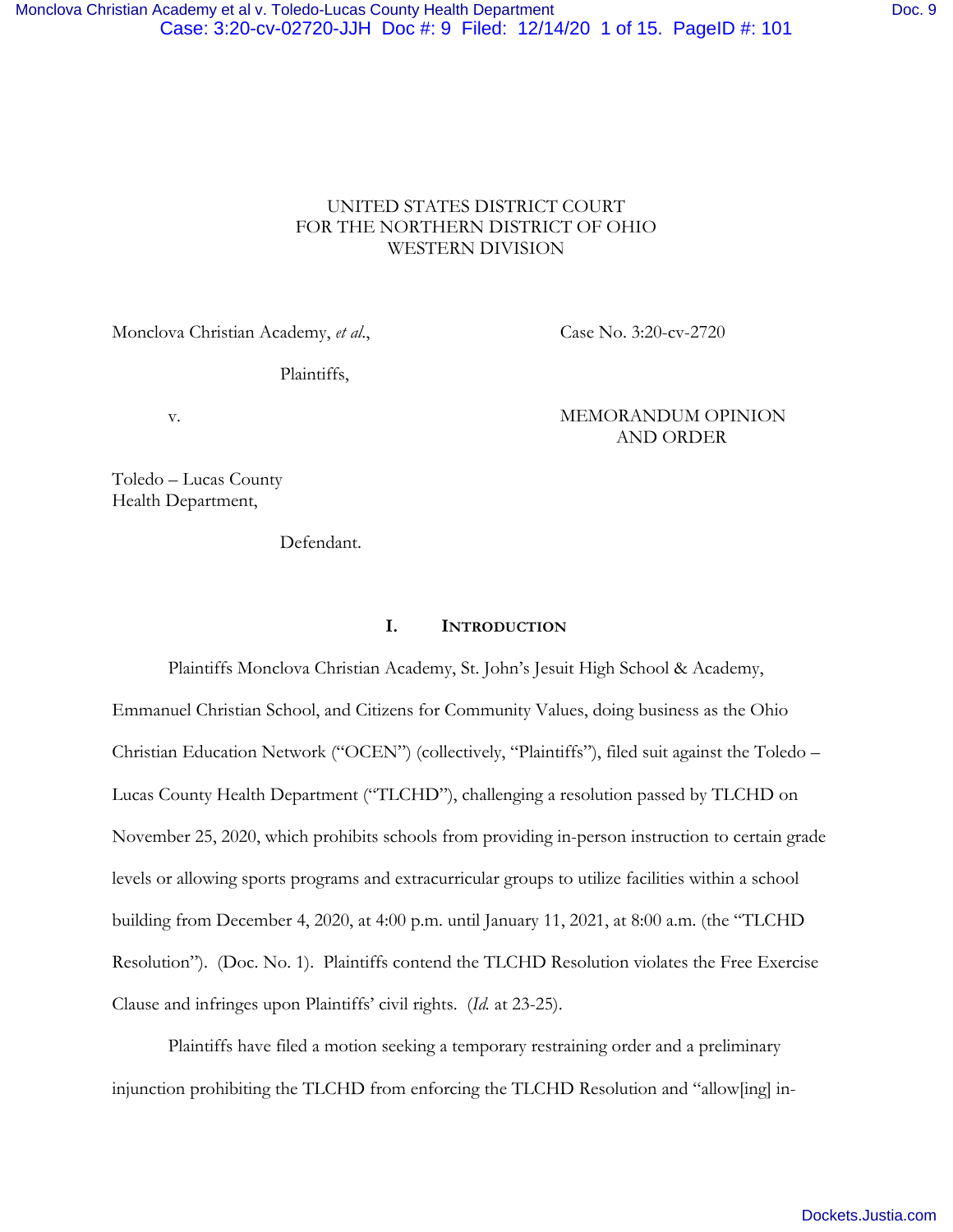### Case: 3:20-cv-02720-JJH Doc #: 9 Filed: 12/14/20 2 of 15. PageID #: 102

person learning and extracurricular activities to continue in religious school buildings." (Doc. No. 2 at 1). Defendant filed a brief in opposition. (Doc. No. 5). On December 8, 2020, I held a telephone conference with counsel for the parties and a court reporter. During that conference, the parties agreed there is no need for an evidentiary hearing with respect to Plaintiffs' request for a temporary restraining order. At the end of the conference, I granted Plaintiffs' request for leave to file a reply memorandum. Plaintiffs filed their brief in reply and request for oral argument on December 10. (Doc. No. 7). Having reviewed the parties' well-considered arguments in their briefs, I conclude oral argument is not necessary, and deny Plaintiffs' request.

For the reasons stated below, I deny Plaintiffs' motion for a temporary restraining order.

# **II. BACKGROUND**

A year like none in recent history promised a school year unlike any other. In March of 2020, as Ohio saw its first confirmed cases of Covid-19, Ohio Governor Mike DeWine ordered all schools in Ohio to cease in-person instruction beginning on March 16, and to provide all students with their schoolwork through an internet platform (a method which became known as a virtual model).<sup>1</sup> The closure order, which initially was for a period of three weeks, eventually extended through the balance of the 2019-2020 school year.<sup>2</sup>

School systems and county health departments spent the summer months developing safety protocols for students and staff, including mandatory mask-wearing, social distancing, strict monitoring of symptoms consistent with Covid-19, isolation periods for those with known

<sup>1</sup> https://governor.ohio.gov/wps/portal/gov/governor/media/news-and-media/announcesschool-closures

<sup>&</sup>lt;sup>2</sup> https://www.cleveland.com/coronavirus/2020/04/ohio-k-12-schools-closed-the-rest-of-theschool-year-gov-mike-dewine-says.html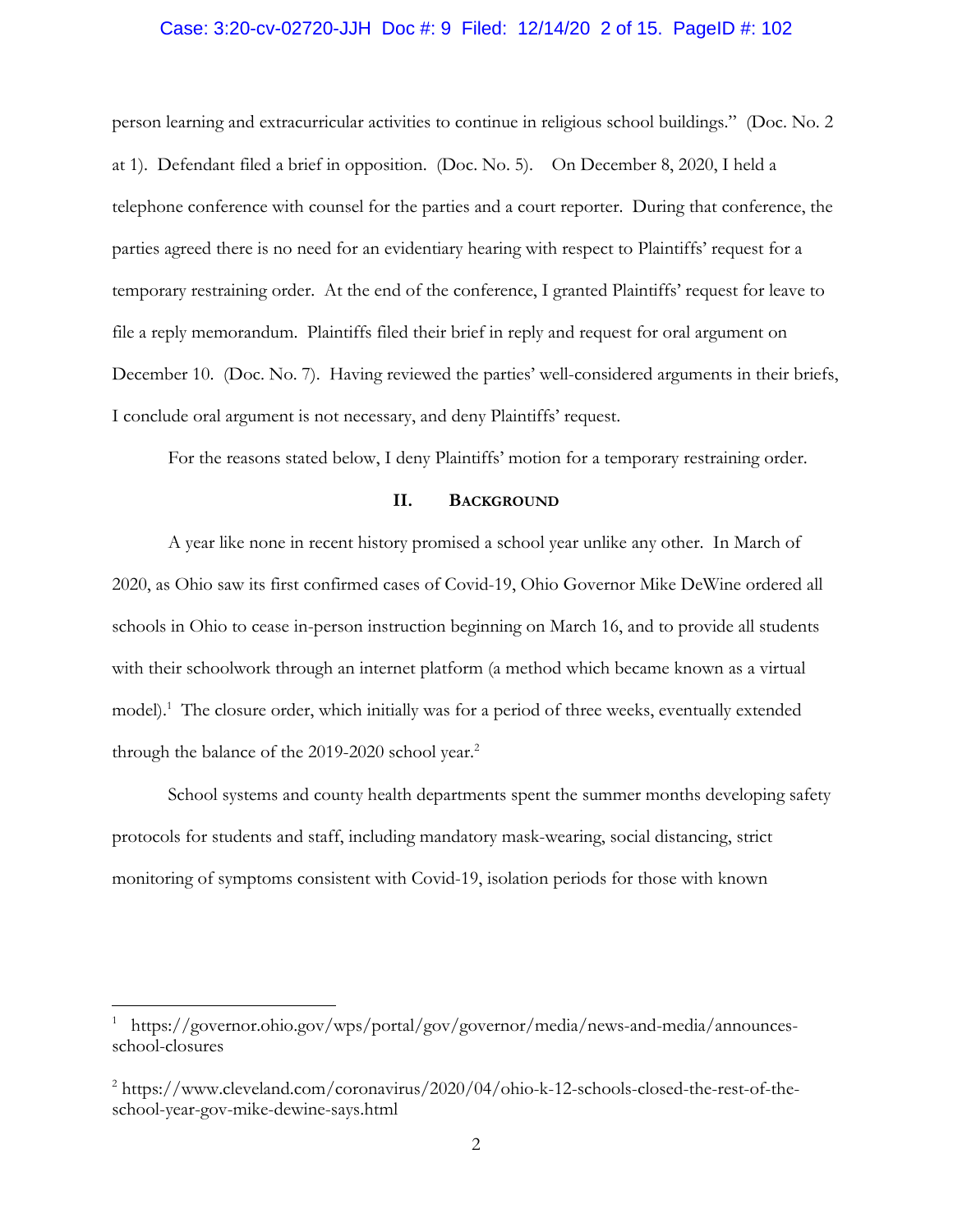### Case: 3:20-cv-02720-JJH Doc #: 9 Filed: 12/14/20 3 of 15. PageID #: 103

infections and quarantine periods for those exposed to known infections, and the reporting by school systems of data on the numbers of known infections and those in quarantine.<sup>3</sup>

While, in early August, the TLCHD recommended schools begin the 2020-2021 school year in a virtual learning model, the TLCHD also allowed both public and private schools to propose and follow individualized plans for educating students while following public-health guidelines.<sup>4</sup> St. John's, which began in-person instruction on July 27, 2020, continued doing so. Emmanuel Christian began in-person instruction on August 19. Many other schools within Lucas County followed suit, though others adopted a part in-person / part virtual "hybrid" model.<sup>5</sup>

In the fall of 2020, like many counties in Ohio, Lucas County began to see an increase in the overall number of confirmed Covid-19 infections, as well as in the number of hospital admissions, emergency room visits, ventilators used, and outpatient visits necessitated by Covid-19 cases. Schools in Lucas County felt the strain of these increases, as rising numbers of infections affecting both staff and students caused several districts within Lucas County to move their classes from an in-person or a hybrid model to a fully-virtual model.<sup>6</sup>

Other school systems, including the Plaintiff-schools, were able to continue providing inperson instruction. The Plaintiff-schools allege they have had particular success in following publichealth protocols to limit or prevent the spread of Covid-19 among their school populations. As of

<sup>&</sup>lt;sup>3</sup> https://www.dispatch.com/story/news/local/2020/06/29/ohio-school-reopening-guidelineswill-be-flexible-dewine-says/112798046/

<sup>4</sup> *See* https://www.toledoblade.com/local/education/2020/08/06/toledo-lucas-county-healthboard-recommends-remote-learning-coronavirus/stories/20200806133 (last accessed December 9, 2020).

<sup>5</sup> https://www.13abc.com/2020/08/06/lucas-co-schools-recommended-to-go-virtual-by-healthboard/

<sup>6</sup> https://www.toledoblade.com/local/education/2020/11/09/tps-to-return-to-full-virtuallearning-as-pandemic-worsens/stories/20201109125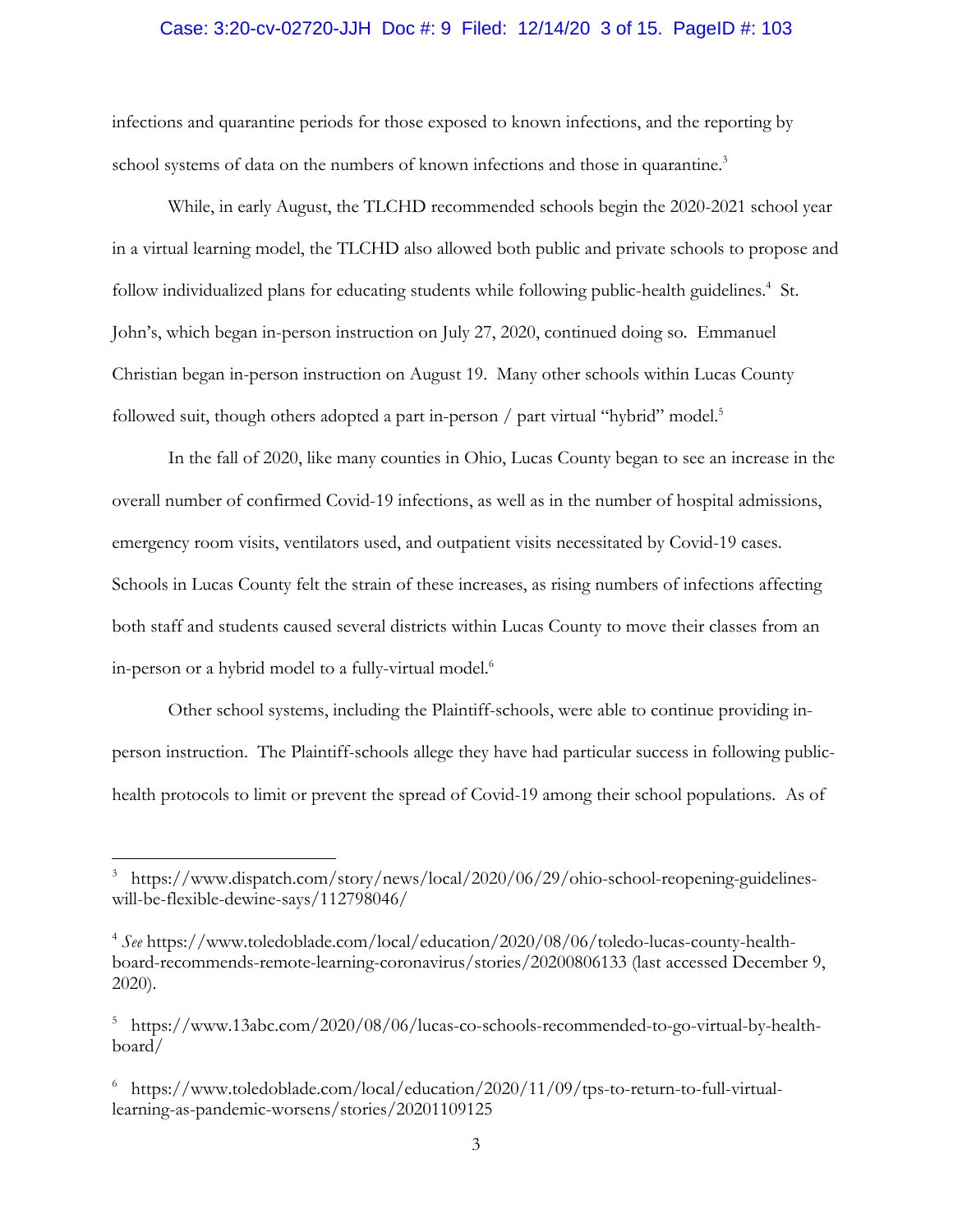### Case: 3:20-cv-02720-JJH Doc #: 9 Filed: 12/14/20 4 of 15. PageID #: 104

the drafting of the Complaint, St. John's had reported only 13 students and 6 faculty and staff members tested positive during the 77-day period in which St. John's has provided in-person instruction, while Emmanuel Christian had reported 10 students, 1 faculty member, and 1 volunteer tested positive during their 68-day period of in-person instruction.<sup>7</sup> (Id. at 17, 22). Both schools state none of these infections was the result of transmission or spread within the school buildings.

As cases increased in Lucas County, however, the TLCHD also began looking ahead. The TLCHD noted there had been few cases documented of in-school transmission of Covid-19 within Lucas County schools, but also noted "as community spread increases[,] so does the risk for transmission of COVID within schools." (Doc. No. 1-3 at 1). As of the date of the TLCHD Resolution, the average number of daily cases within Lucas County exceeded 230 and the percentage of positive test results from the community was between 15 and 20%. (*Id.*). Both of these data points exceeded the Center for Disease Control's highest-risk indicators of 200 or more daily cases and a positivity rate of 10% or greater. (*Id.*). Moreover, Lucas County had more than 500 cases per 100,000 residents, over 5 times the CDC's high-incidence population rate of 100 cases per 100,000 residents. (*Id.*).

Citing data concerning a lag in receiving testing results for suspected Covid-19 cases, the attendant delay in beginning contact tracing of individuals who test positive, and "a noted increase in disease within the community . . . starting 7-10 days following observed holidays," the TLCHD concluded the anticipated continued increase driven by community spread and the upcoming Thanksgiving, Christmas, and New Year's holidays foreshadowed a "significant burden of new cases" within Lucas County. (Doc. No. 1-3 at 1-2). The TLCHD decided greater restrictions were necessary to "mitigate the potential increase of COVID cases in our schools and our community." (*Id.*).

<sup>&</sup>lt;sup>7</sup> Plaintiffs do not provide similar information for Monclova Christian.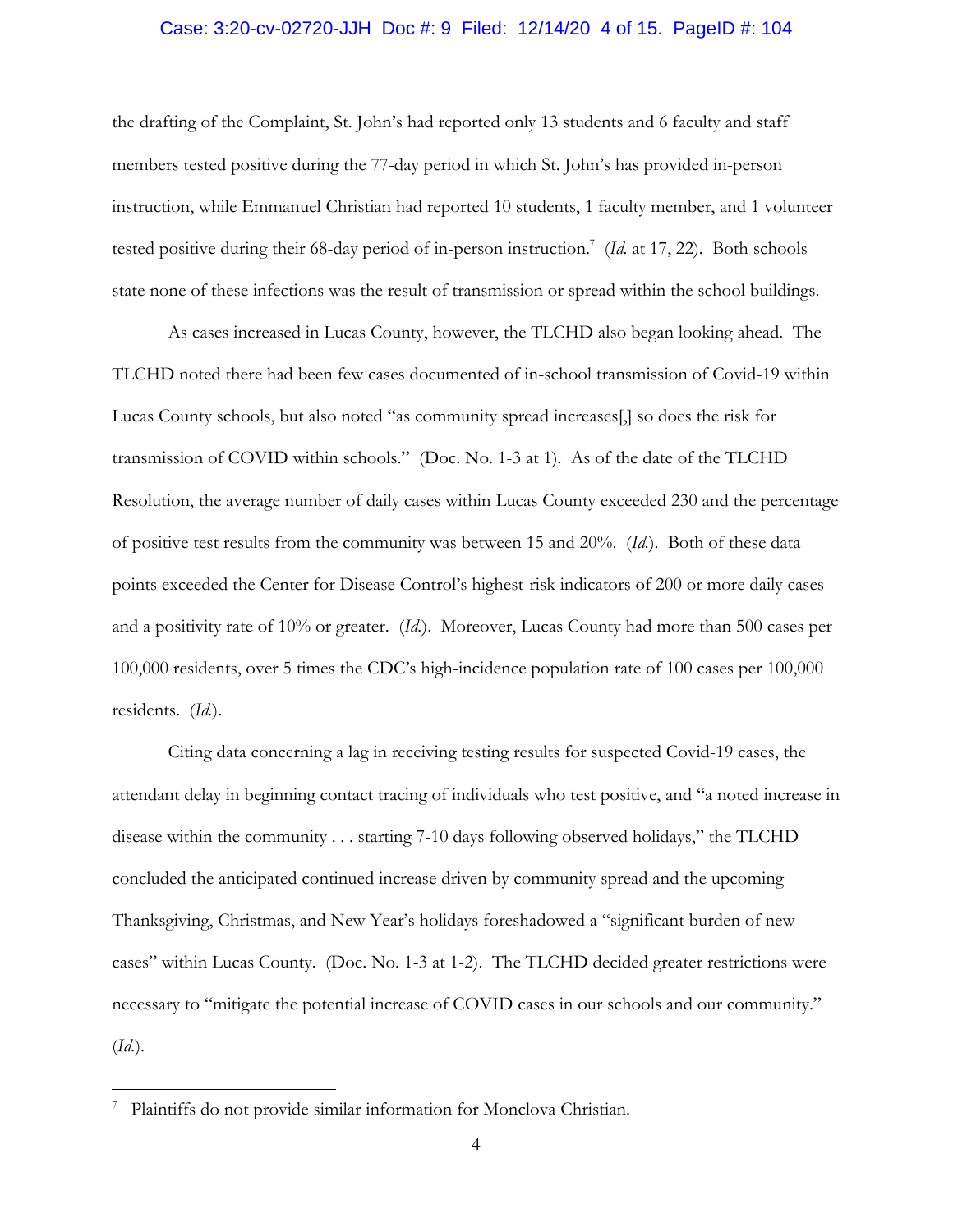#### Case: 3:20-cv-02720-JJH Doc #: 9 Filed: 12/14/20 5 of 15. PageID #: 105

On November 25, 2020, TLCHD ordered, pursuant to Ohio Revised Code § 3707.26:

All Lucas County Schools, including public, private, charter[,] and parochial schools . . . [to] close all school buildings from December 4, 2020 at 4:00 pm to January 11, 2021 at 8:00 am. . . . Due to anticipated issues with students in grades K-6 (unless the school configuration is grades K-8 who can follow K-6 orders), schools may remain open but may only open those facilities required to provide in-person education for students in those grades. . . .

Schools may open to hold religious educational classes or religious ceremonies. Education for Grades 7-12 (or 9 to 12 depending on school configuration) will be virtual from December 4th until January 11th. All school buildings may open to hold exams, [to permit] staff to provide virtual instruction and for special needs education requiring in person instruction. These dates were chosen to limit the number of times students will need to switch between virtual and in-person learning models due to holiday breaks that schools have already scheduled.

(Doc. No. 1-3 at 3). The TLCHD Resolution also prohibited "all sports and extracurricular

activities . . . from utilizing any school building interior space for practice or contests during this same period." (*Id.*).

 Plaintiffs do not challenge the TLCHD's statutory authority to enter the TLCHD Resolution. They contend, however, that the TLCHD Resolution impermissibly burdens their religious freedoms.

# **III. STANDARD**

 The movant bears the burden of demonstrating that a temporary restraining order is warranted under Fed. R. Civ. P. 65(b). *See Jane Doe v. Barron*, 92 F. Supp.2d 694, 695 (S.D. Ohio 1999). In determining whether to issue a temporary restraining order or a preliminary injunction, I must examine and weigh the following four factors: (1) whether the moving party has shown a strong likelihood of success on the merits; (2) whether the moving party will suffer irreparable harm if the injunction is not issued; (3) whether the issuance of the injunction would cause substantial harm to others; and (4) whether the public interest would be served by issuing the injunction. *Overstreet v. Lexington–Fayette Urban County Government*, 305 F.3d 566, 573 (6th Cir. 2002); *McPherson v. Michigan High School Athletic Ass'n*, 119 F.3d 453, 459 (6th Cir. 1997) (*en banc*).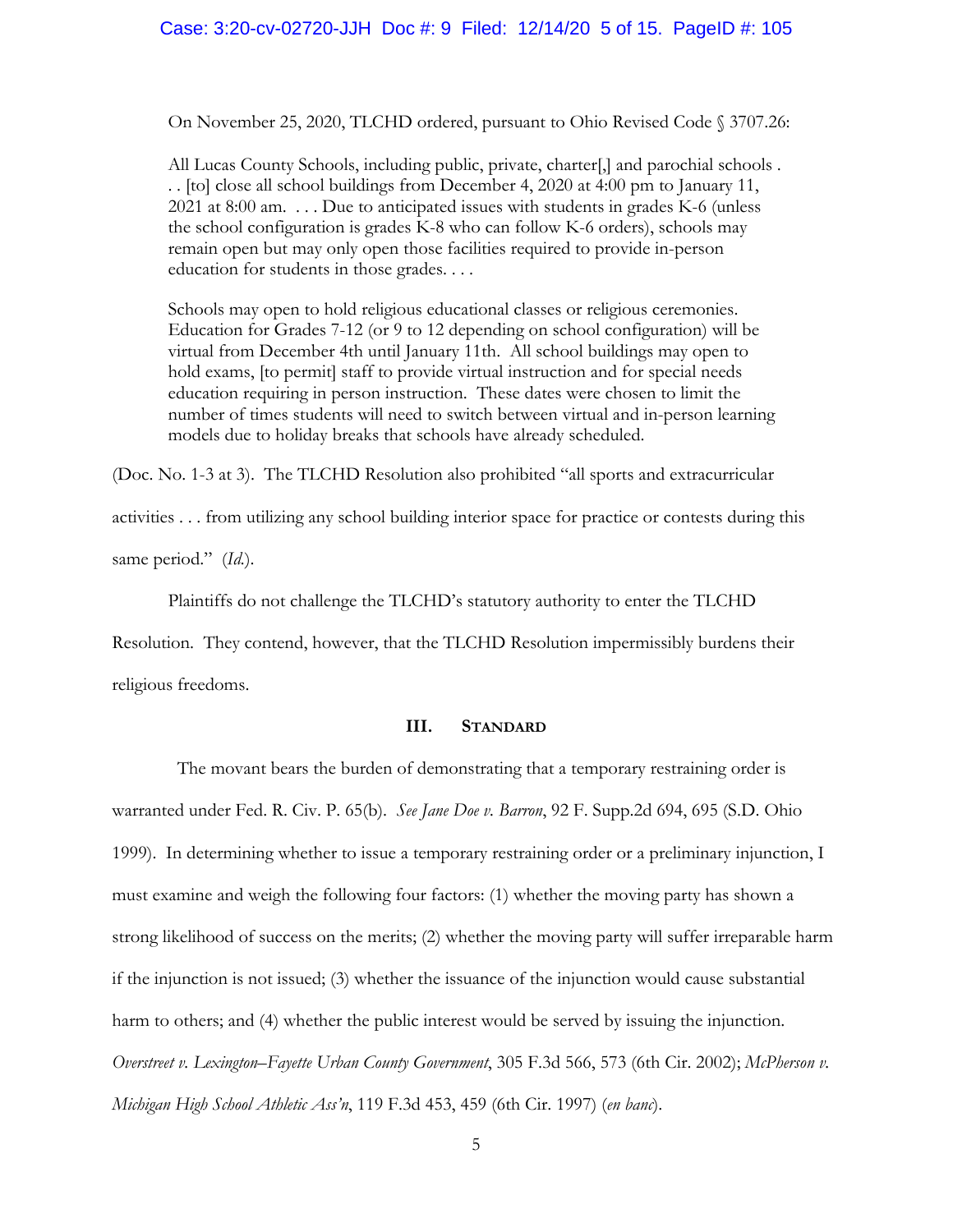#### **IV. ANALYSIS**

#### **A. OVERTLY-DIFFERENT TREATMENT OF RELIGION**

The First and Fourteenth Amendments prohibit state government from making laws "respecting an establishment of religion, or prohibiting the free exercise thereof[.]" U.S. Const. amend. I; *Cantwell v. Connecticut*, 310 U.S. 296, 303 (1940) ("The First Amendment declares that Congress shall make no law respecting an establishment of religion or prohibiting the free exercise thereof. The Fourteenth Amendment has rendered the legislatures of the states as incompetent as Congress to enact such laws."). The Free Exercise Clause "protects religious observers against unequal treatment" and prohibits the State from "penaliz[ing] religious activity by denying any person an equal share of the rights, benefits, and privileges enjoyed by other citizens." *Espinoza v. Montana Dep't of Rev.*, 140 S.Ct. 2246, 2254-55 (2020) (quoting *Trinity Lutheran Church of Columbia, Inc. v. Comer*, 137 S.Ct. 2012, 2021 (2017), and *Lyng v. Nw. Indian Cemetery Protective Ass'n*, 485 U.S. 439, 449 (1988)).

It is well-settled, however, that the Free Exercise Clause does not shield any and all religious practices from falling within the ambit of government regulation. While laws which target "religious beliefs as such [are] never permissible," *Church of the Lukumi Babalu Aye, Inc. v. City of Hialeah*, 508 U.S. 520, 533 (1993), the Supreme Court's Free-Exercise jurisprudence adheres to "the general proposition that a law that is neutral and of general applicability need not be justified by a compelling governmental interest even if the law has the incidental effect of burdening a particular religious practice." *Id.* at 531. Laws which fail to "satisfy these requirements must be justified by a compelling governmental interest and must be narrowly tailored to advance that interest." *Id.* at 531-32. This standard of justification is commonly referred to as "strict scrutiny."

Plaintiffs begin with the presumption that strict scrutiny applies – that TLCHD must choose the "least restrictive, constitutionally-inoffensive way of controlling community spread." (Doc. No. 1

6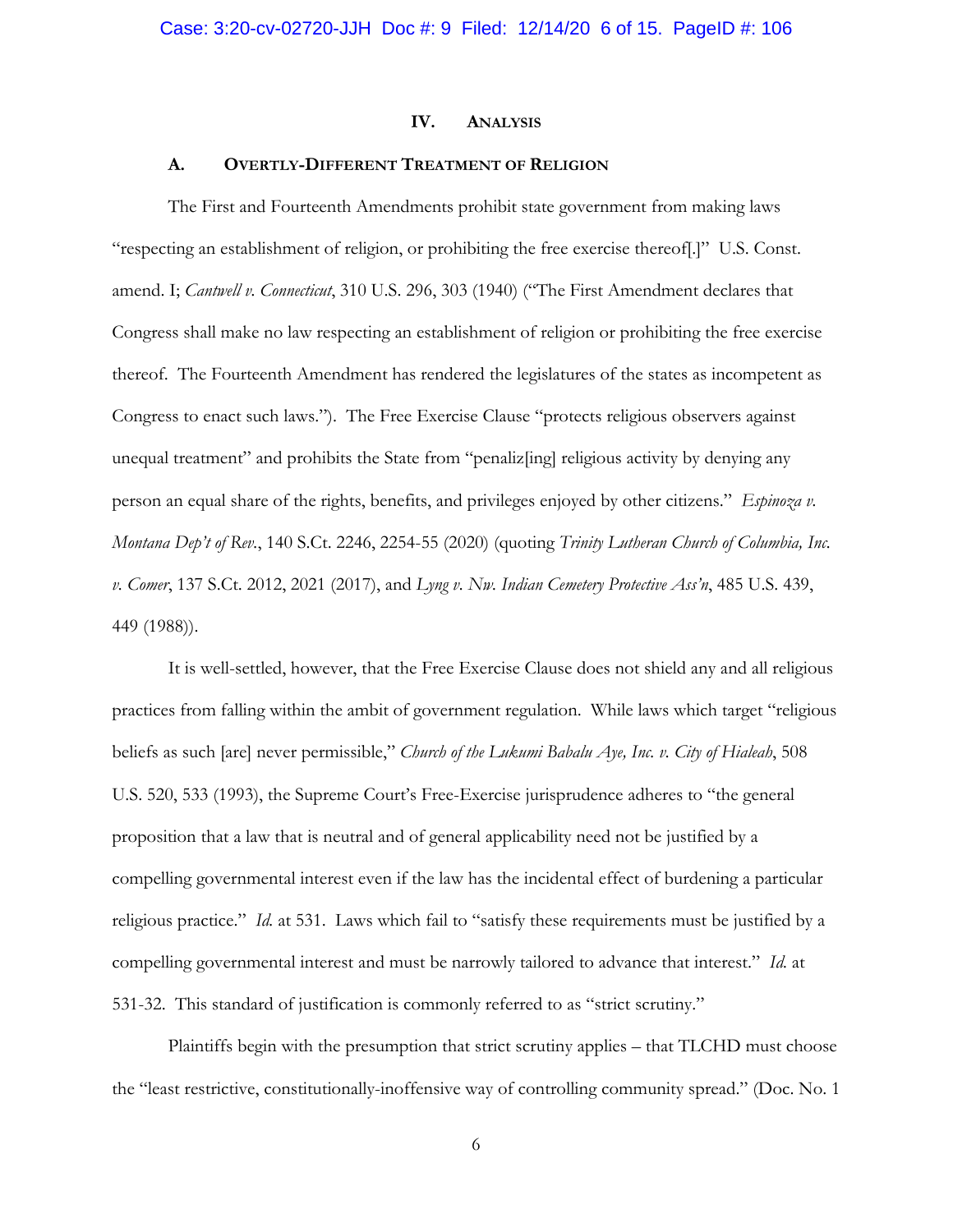#### Case: 3:20-cv-02720-JJH Doc #: 9 Filed: 12/14/20 7 of 15. PageID #: 107

at 6). They do so, however, by shifting focus to their felt burden and away from the plain language of the TLCHD Resolution. Plaintiffs assert, for instance, that "[t]he terms of the Resolution are clear: *all* in-person schooling at *parochial* schools for Grades 7-12 (or 9-12 depending on school configuration) must end regardless of whether the *parochial* school is taking safety precautions, practicing social distancing, or implementing appropriate hygiene standards. At the same time, other secular activities and in-person schooling at *parochial* schools through K-6 (or K-8 depending on school configuration) are not prohibited." (Doc. No. 1 at 23 (all emphases added except first)).

While the TLCHD Resolution treats grade levels differently, it does so for all schools. It does not "single out" parochial schools for harsher treatment than secular schools receive.<sup>8</sup> Roman *Catholic Diocese of Brooklyn v. Cuomo*, --- S. Ct. ---, 2020 WL 6948354, at \*1 (Nov. 25, 2020). The TLCHD Resolution expressly applies to "[a]ll Lucas County Schools, including public, private, charter[,] and parochial schools . . . ." (Doc. No. 1-3 at 3). The TLCHD's "reasons for suspending in-person instruction apply precisely the same" to all schools in Lucas County. *Commonwealth of Ky. v. Beshear*, --- F.3d ---, 2020 WL 7017858, at \*3 (6th Cir. Nov. 29, 2020). Therefore, strict scrutiny does not apply.

 The nature of Plaintiffs' arguments stems in part from their assertion that the educational courses they offer to their students are inextricably intertwined with their religious beliefs and, therefore, to prohibit Plaintiffs from holding classes in the manner in which they believe is most consistent with the tenets of their faith is to interfere with the free exercise of their faith. (*See, e.g.,*  Doc. No. 2 at 8 ("[T]he Resolution prohibits Plaintiffs from educating their children according to the tenets of their faith. . . . Providing religious education is a core part of the religious freedom protected by the First Amendment, and TLCHD's Resolution plainly burdens such freedom.")).

<sup>&</sup>lt;sup>8</sup> Instead, as I noted above, the only express reference to religion is the carve-out permitting schools to "open to hold religious educational classes or religious ceremonies." (Doc. No. 1-3 at 3).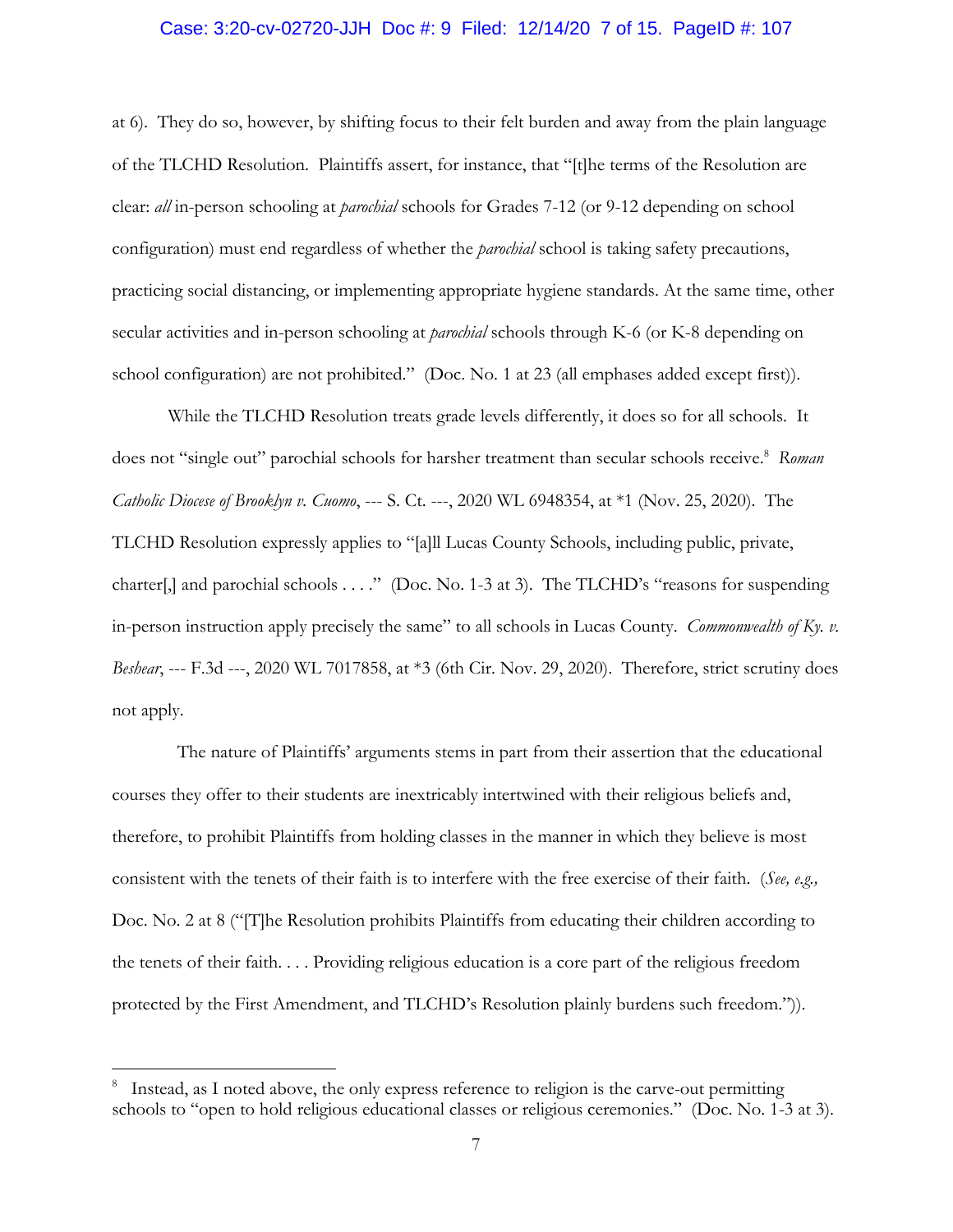### Case: 3:20-cv-02720-JJH Doc #: 9 Filed: 12/14/20 8 of 15. PageID #: 108

The Sixth Circuit recently addressed this line of argument while considering a substantially-similar school closure order issued by the Governor of Kentucky, making clear that a plaintiff's ""sincerely held religious belief' regarding in-person schooling . . . is not determinative where there is a neutral rule of general applicability, as there is here . . . ." *Commonwealth v. Beshear*, 2020 WL 7017858, at \*2 (citing *Employment Div., Dep't of Human Res. of Oregon v. Smith*, 494 U.S. 872 (1990)).

Plaintiffs attempt to distinguish *Commonwealth v. Beshear* by arguing there are "critical difference[s]" between the Kentucky Governor's order and the TLCHD Resolution and that Plaintiffs' allegations are different from those made by the plaintiff-school in *Commonwealth v. Beshear*. (Doc. No. 7 at 5-9). Plaintiffs argue that, as a result of these differences, the Sixth Circuit's decision in that case is not dispositive of Plaintiffs' claims. (*Id.*). I do not find these arguments persuasive.

First, I have treated *Commonwealth v. Beshear* as persuasive, rather than binding, authority. The Sixth Circuit applied Supreme Court and Circuit precedent to the facts of the case before it in order to reach its conclusion about the likelihood the plaintiffs in that case would succeed on the merits of their claims. I have independently done the same.

Next, while Plaintiffs point out that the Governor, and not a health department, ordered the closure of Kentucky schools, this is irrelevant. As Plaintiffs acknowledge, the TLCHD has the statutory authority under Ohio Revised Code § 3707.26 to order schools to close, and the TLCHD does not need to wait for Governor DeWine or another county health department to act. (*See* Doc. No. 7 at 6). Nor is it relevant that the TLCHD Resolution did not specifically cite a statewide State of Emergency. (*Id.*). Section 3707.26 neither explicitly nor implicitly contains such a requirement.

Further, the alleged "substantive[]" differences between the Kentucky order and the TLCHD Resolution are no more than technical. (Doc. No. 7 at 7-8). Plaintiffs do not explain why the Kentucky order could be found valid because it ordered virtual schooling beginning at grade 6 but the TLCHD Resolution is invalid because it begins with grade 7 or 9. (*Id.*). While Plaintiffs note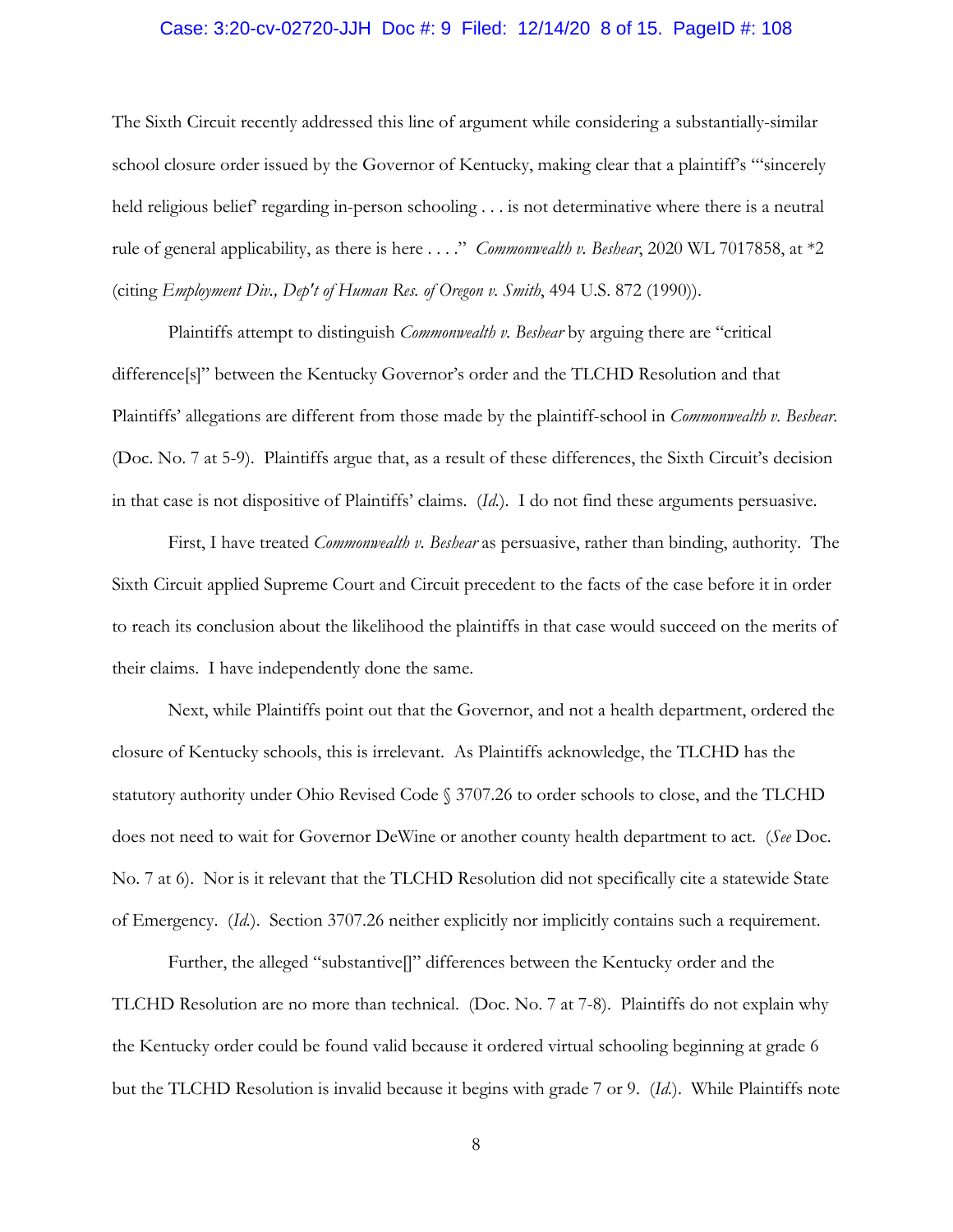### Case: 3:20-cv-02720-JJH Doc #: 9 Filed: 12/14/20 9 of 15. PageID #: 109

Kentucky schools "may provide group in-person targeted services," (*id.*) they neither identify the content of this terminology nor do they acknowledge the specific exceptions in the TLCHD Resolution permitting school buildings to be open for exams and "for special needs education requiring in person instruction." (Doc. No. 1-3 at 3). Plaintiffs also do not explain why the prohibition on the use of school buildings for sports or extracurricular activities renders the TLCHD Resolution invalid by comparison to the Kentucky order. (Doc. No. 7 at 7).

Finally, Plaintiffs' argument that their complaint contains allegations not contained in the complaint in *Commonwealth v. Beshear* also falls short. Plaintiffs identify only one difference specifically addressing the free exercise of religion – "Plaintiffs' Verified Complaint specifically explains that faith-based instruction is an 'act of worship,' while the Danville Complaint merely suggests that faith-based instruction is a religious calling." (Doc. No. 7 at 8). I already have noted that Plaintiffs' sincerely-held religious belief "is not determinative where there is a neutral rule of general applicability, as there is here, any more than it would have been determinative in *Smith*, 494 U.S. 872 . . . ." *Commonwealth v. Beshear*, 2020 WL 7017858, at \*2.

These allegedly "critical difference[s]" are merely distinctions without a difference and do not undermine the facial neutrality or general applicability of the TLCHD Resolution.

#### **B. IMPLICITLY-DIFFERENT TREATMENT OF RELIGION**

It of course is true that a facially neutral and generally applicable law in practice may discriminate against religious activity "due to exceptions for comparable secular activities." *Roberts v. Neace*, 958 F.3d 409, 413 (6th Cir. 2020). The TLCHD Resolution, however, contains no such exceptions. To the contrary, any exception contained in the Resolution which treats secular and religious activities differently offers greater protections for religious activities. (*See, e.g.,* Doc. No. 1-3 at 3 ("Schools may open to hold religious educational classes or religious ceremonies.")).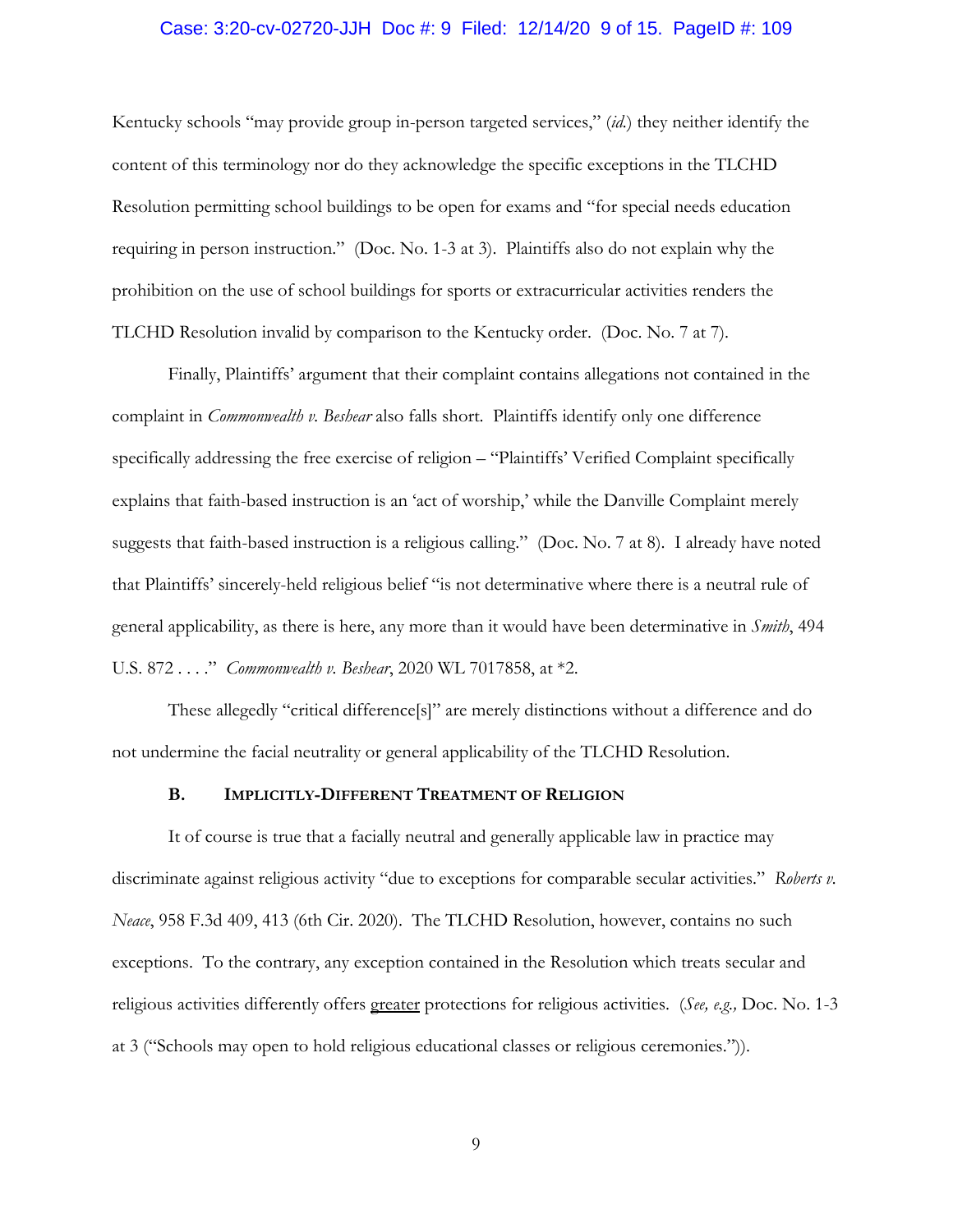### Case: 3:20-cv-02720-JJH Doc #: 9 Filed: 12/14/20 10 of 15. PageID #: 110

Plaintiffs argue "operating a 'private religious school' is not a distinct venture that courts can analytically separate from worship or other aspects of religious exercise." (Doc. No. 2 at 8 (citation omitted)). Because their educational mission is like a worship service, Plaintiffs argue, the TLCHD Resolution has the practical effect of "treat[ing] worship services differently from other activities that involve extended, indoor gathering of large groups of people." *Calvary Chapel Dayton Valley v. Sisolak*, 140 S. Ct. 2603, 2605 (2020) (Alito, J., dissenting).

While, as Plaintiffs note, TLCHD has not ordered gyms, tanning salons, or casinos to close, (Doc. No. 1 at 5-6), these are not the relevant "comparable secular activities." Instead, the comparable secular activities are educational classes offered by all other schools in Lucas County. These specific environments have substantially similar groupings and movements of individuals. Emmanuel Christian, St. John's, and Monclova Christian are prohibited from offering in-person instruction to grades 9-12 (or grades 7-12) along with all other Lucas County schools "because the reasons for suspending in-person instruction apply precisely the same to them." *Commonwealth v. Beshear*, 2020 WL 7017858, at \*3. The TLCHD's decision to address schools specifically and not a larger universe of public and social activities "in no way correlate[s] to religion." *Id.*

Moreover, the fact that the TLCHD Resolution impacts the Plaintiffs' sincerely held belief in the necessity of integrating educational instruction and face-to-face interaction does not mean that the Plaintiffs' religious practices are unduly burdened by the TLCHD Resolution. The biblical principles Plaintiffs point to are not limited in their application. As Plaintiffs say, these principles are to guide all of a Christian's life, not just the portion spent during the compulsory school years. (*See, e.g.,* Doc. No. 2 at 3 ("Consistent with 1 Thessalonians 5:17 ("pray without ceasing"), prayer is a regular part of Monclova Christian's school day, whether in classes, chapel services, or interacting with students in the hallways or classrooms."); *id.* ("Monclova Christian makes every effort to point students to a dependency on Christ in every situation in life, whether that situation is intellectual or

10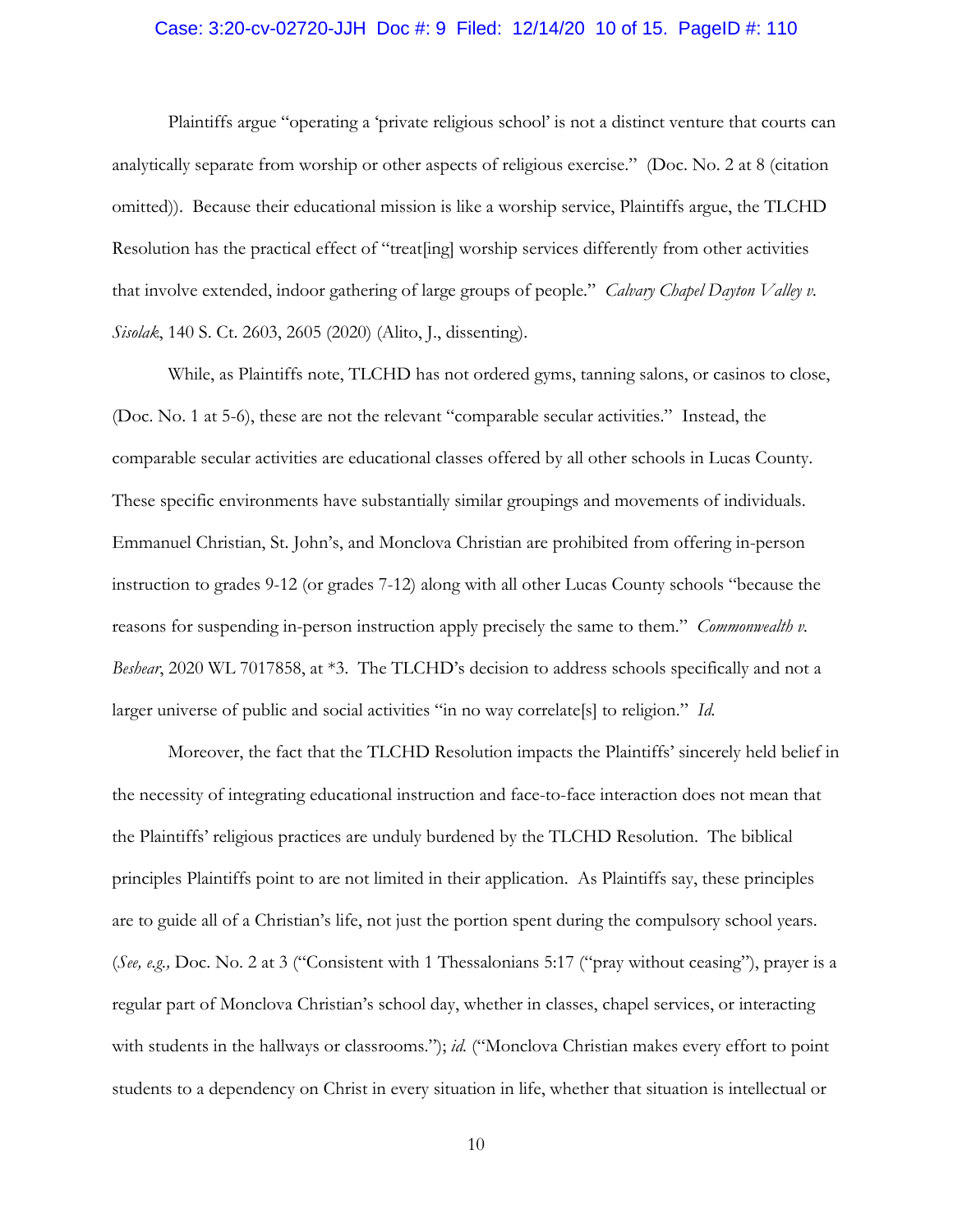#### Case: 3:20-cv-02720-JJH Doc #: 9 Filed: 12/14/20 11 of 15. PageID #: 111

interpersonal."); *id.* at 7 ("The act of worship (or engaging in physical or mental acts to honor God) takes many forms beyond singing songs in the assembled company of other believers.")).

Plaintiffs' arguments, therefore, would extend to prohibit the government from regulating any aspect of a Christian's public life because, as Plaintiffs' mission statements make clear, the purpose of providing "a biblical foundation for . . . students" is to prepare students "to exemplify Christ [and] make Biblically-based decisions" throughout an individual's life, and not only during the schools years. Thus, a Christian business would be exempt from minimum wage and maximum hour laws,<sup>9</sup> while Christians in states where officials have issued Covid-19-related orders closing restaurants for in-person dining could not be prohibited from gathering to share a meal in one of those restaurants. $10$ 

More closely to the issue at stake in this case, Plaintiffs' arguments would mean States could not mandate that students attending parochial schools receive the equivalent number of hours required of public-school students or require that parochial schools provide courses in specific subjects. *See* Ohio Rev. Code § 3321.07 ("If any child attends upon instruction elsewhere than in a public school such instruction shall be in a school which conforms to the minimum standards prescribed by the state board of education. The hours and term of attendance exacted shall be equivalent to the hours and term of attendance required of children in the public schools of the district.").

While Plaintiffs may respond that those types of governmental restrictions fall outside the parties' dispute in this case, the religious-freedom principles underlying Plaintiffs' arguments here are subject to the same countervailing limitations. *Cf. Smith,* 494 U.S. 872 (Oregon statute criminalizing

<sup>&</sup>lt;sup>9</sup> "Whatever you do, work heartily, as for the Lord and not for men." Colossians 3:23 (ESV).

<sup>&</sup>lt;sup>10</sup> "So, whether you eat or drink, or whatever you do, do all for the glory of God." 1 Corinthians 10:31 (ESV).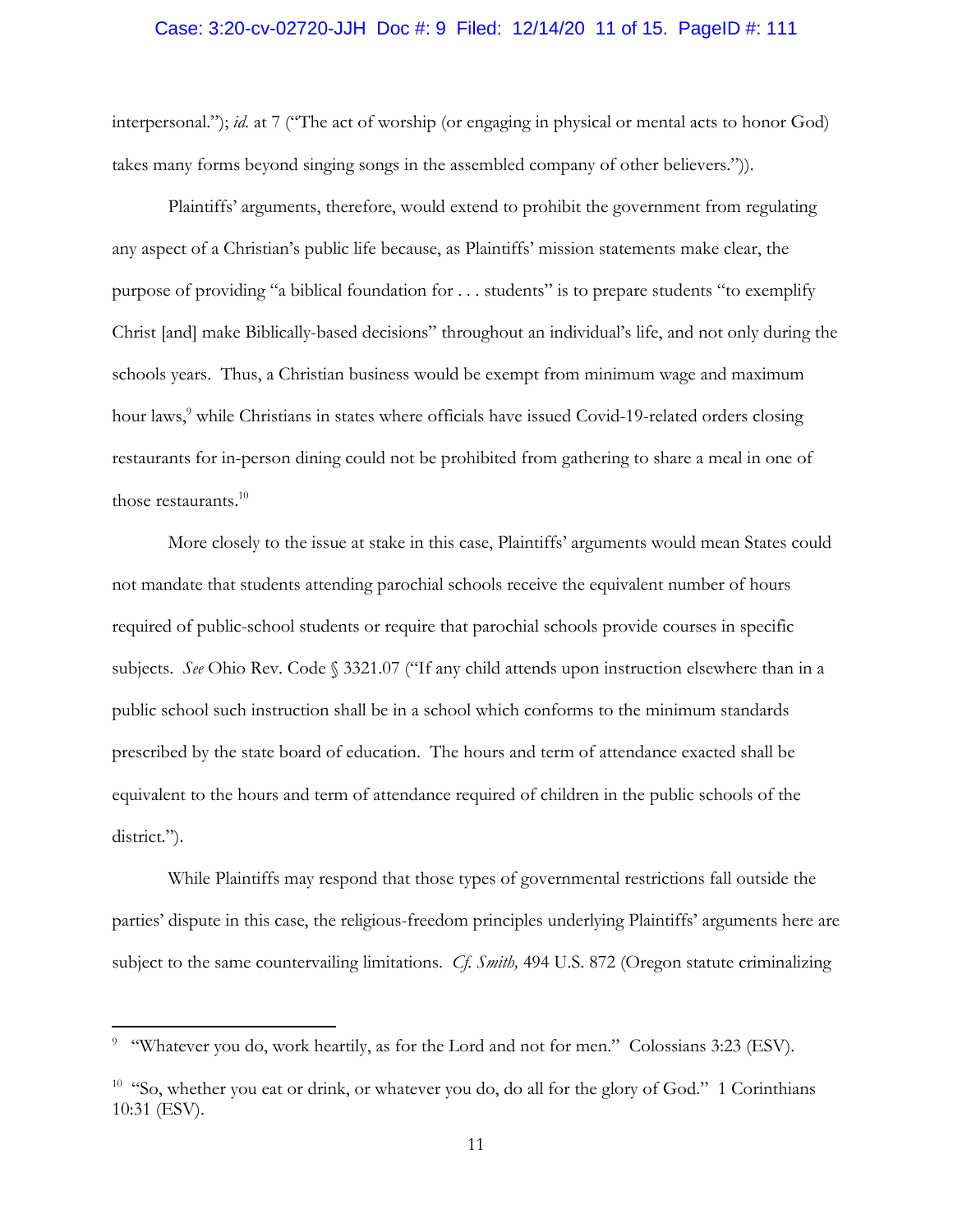#### Case: 3:20-cv-02720-JJH Doc #: 9 Filed: 12/14/20 12 of 15. PageID #: 112

possession of a controlled substance did not violate the Free Exercise rights of respondents who ingested peyote as part of a religious ceremony because the challenged law was neutral and generally applicable); *United States v. Lee*, 455 U.S. 252, 254 (1982) (The Free Exercise Clause does not prohibit the government from requiring that taxpayers pay Social Security taxes even "when [the] payment of taxes and receipt of benefits violate[s] the taxpayer's religion.") A religious institution's sincerely held beliefs, including beliefs about the best way to fulfill the institution's mission, do not provide the institution with "a general immunity from secular laws." *Commonwealth v. Beshear*, 2020 WL 7017858, at \*3 (quoting *Our Lady of Guadalupe Sch. v. Morrissey-Berru*, --- U.S. ---, 140 S. Ct. 2049, 2060 (2020)); *see also Ward v. Polite*, 667 F.3d 727, 738 (6th Cir. 2012) ("[P]ublic authorities may enforce neutral and generally applicable rules and may do so even if they burden faith-based conduct in the process.").

While Plaintiffs do not expressly invoke the ministerial exception, $<sup>11</sup>$  they rely heavily on the</sup> Supreme Court's decision in *Our Lady of Guadalupe School*. (*See* Doc. No. 2 at 7-8). In that decision, the Supreme Court held a court could not adjudicate the employment disputes between the schools and teachers involved in the two cases before the Court, noting "[t]he religious education and formation of students is the very reason for the existence of most private religious schools, and therefore the selection and supervision of the teachers upon whom the schools rely to do this work lie at the core of their mission." *Our Lady of Guadalupe Sch.*, 140 S. Ct. at 2055.

While the Court "recognized the 'close connection that religious institutions draw between their central purpose and educating the young in the faith,'" (Doc. No. 2 at 8 (quoting *Our Lady of Guadalupe Sch.*, 140 S. Ct. at 2066), this case does not involve an internal dispute between the

<sup>&</sup>lt;sup>11</sup> The ministerial exception "protect[s] [the] autonomy [of religious institutions] with respect to internal management decisions that are essential to the institution's central mission." *Our Lady of Guadalupe Sch. v. Morrissey-Berru*, 140 S. Ct. 2049, 2060 (2020).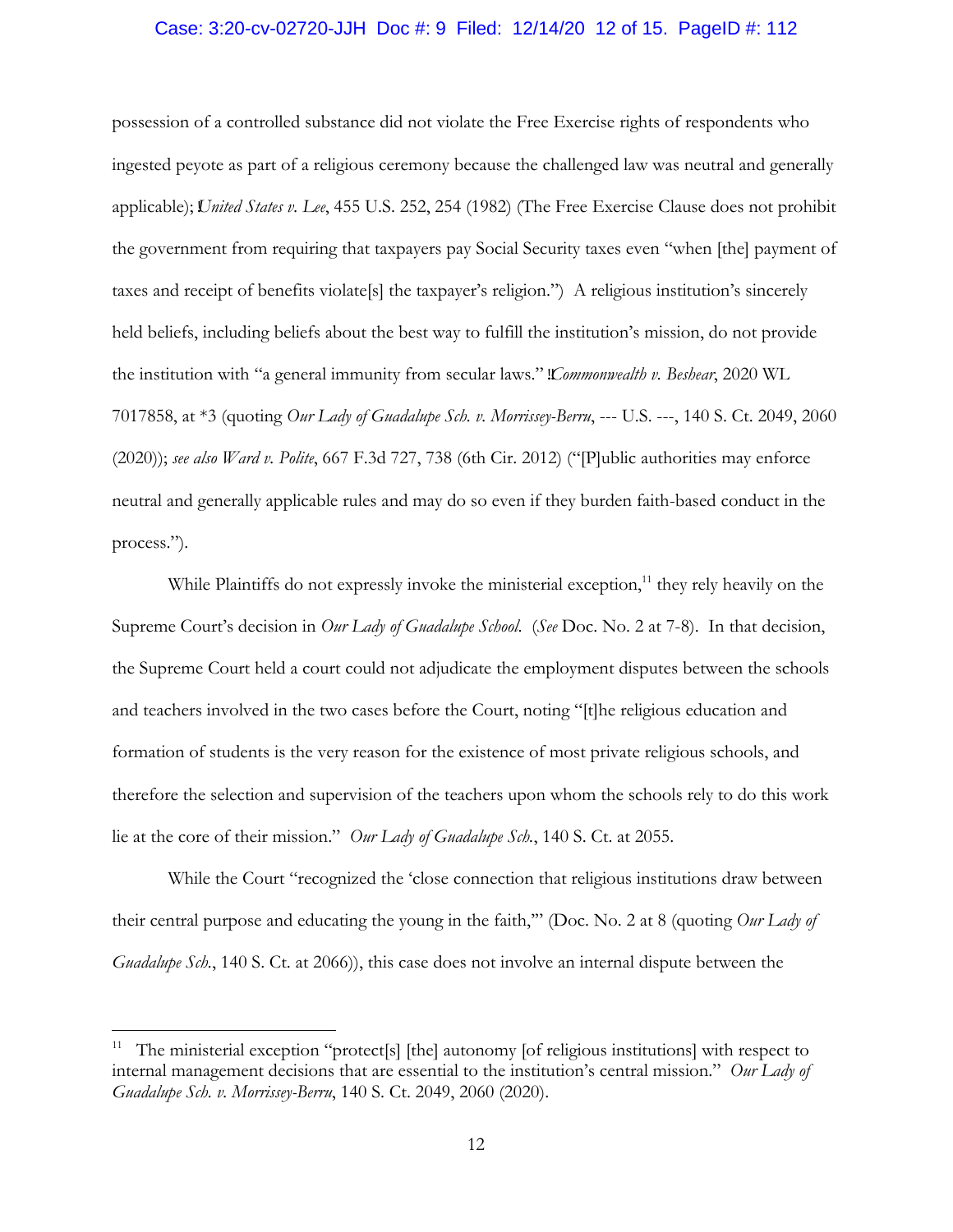### Case: 3:20-cv-02720-JJH Doc #: 9 Filed: 12/14/20 13 of 15. PageID #: 113

Plaintiff-schools and the teachers those schools employ about whether a virtual learning model is an appropriate model of instruction. Rather, it involves the authority of the State to regulate a parochial school in the same manner it regulates a secular school. The Free Exercise Clause does not prohibit such regulations so long as the regulation does not overtly or covertly target religious conduct for discriminatory treatment. *Lukumi*, 508 U.S. at 534.

Plaintiffs also argue strict scrutiny applies to a neutral and generally applicable law where that law burdens religion and another constitutionally protected right, such as the right of parents to direct the education of their children. (Doc. No. 7 at 2-3 (quoting *Smith*, 494 U.S. at 881)). Plaintiffs did not allege a violation of this fundamental right in their complaint and did not mention it in their briefing until raising it for the first time in their reply brief. Plaintiffs also have not identified any case in which a court has held a school closure order like the one at issue in this case implicates a parent's right to direct a child's education. *See Pierce v. Soc'y of the Sisters of the Holy Names of Jesus & Mary*, 268 U.S. 510, 535 (1925) ("The fundamental theory of liberty . . . excludes any general power of the state to standardize its children by forcing them to accept instruction from public teachers only."). Nor has my research uncovered any.

Further, Plaintiffs do not explain how a temporary prohibition on in-person instruction on grades 7 (or 9) through 12 at all schools in Lucas County directly and substantially interferes with this parental right. *See St. Joan Antida High Sch. Inc. v. Milwaukee Pub. Sch. Dist.*, 919 F.3d 1003, 1009 (7th Cir. 2019). In that case, the Seventh Circuit ruled that a busing policy which caused some families not to send their children to the plaintiff school did not constitute a direct and substantial burden on parental rights. *Id.* By contrast, Plaintiffs offer only a passing reference to an alleged burden on parental rights. Even if I consider Plaintiffs' late submission, they fail to show the conclusory assertion of the violation of a parent's right to direct a child's education is sufficient to trigger strict scrutiny.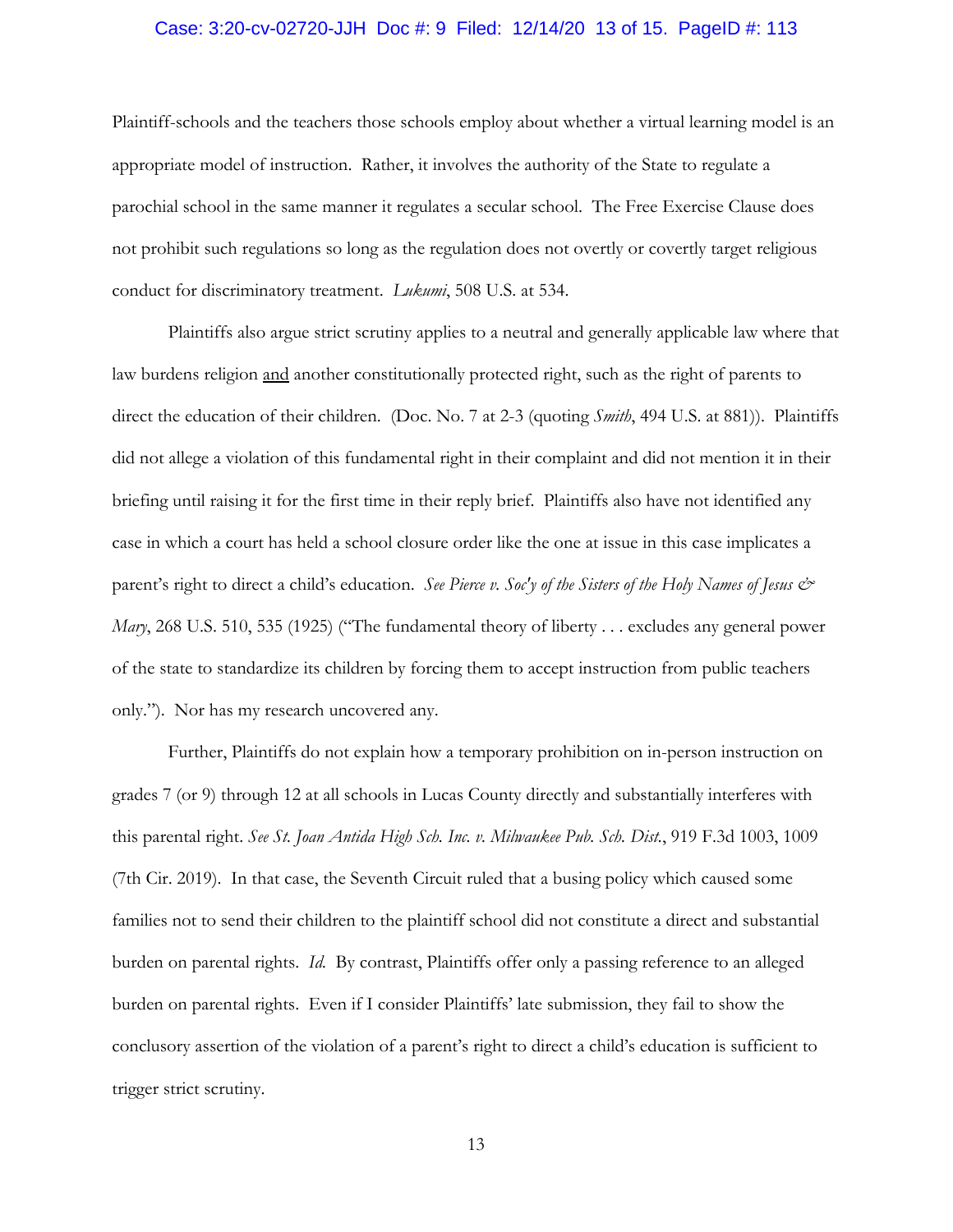#### Case: 3:20-cv-02720-JJH Doc #: 9 Filed: 12/14/20 14 of 15. PageID #: 114

Plaintiffs also argue the TLCHD Resolution violates the First Amendment because it treats students in grades kindergarten through 6 differently than students in grades 7 through 12. (Doc. No. 2 at 13). Plaintiffs do not identify the alleged infringement on the Free Exercise Clause this distinction creates. Moreover, Plaintiffs' disagreement with the TLCHD's policy decision does not amount to a demonstration that that policy lacks a rational basis. The TLCHD Resolution specifically cites data indicating "the rate of infection is twice as high in children aged 12-17 years as it is among 5-11-year-olds . . . [and that] those in grades 7 through 12 do have a greater potential to spread COVID due to the way classes are structured (moving from class to class) . . . ." (Doc. No. 1-3 at 2).

Finally, Plaintiffs also point to the actions, omissions, and comments of other state and federal governmental offices to challenge the wisdom of TLCHD's Resolution. They contend TLCHD has overreached because Ohio Governor Mike DeWine has not ordered schools to close despite "continually express[ing] concern about community spread," and that the Ohio State Board of Education and the Centers for Disease Control have not recommended schools be closed in order to limit community spread. (Doc. No. 1 at 6-7). As I noted above, however, Plaintiffs do not contend that the TLCHD lacks the authority to order schools to close.

#### **V. CONCLUSION**

While Plaintiffs' frustration with the school-closure order no doubt is genuine, the terms of the TLCHD Resolution apply as equally to Plaintiffs as they do to public schools in Lucas County which also continued to offer in-person instruction until the TLCHD Resolution compelled those schools to switch to a virtual learning model as well. I conclude Plaintiffs are unlikely to succeed on their claims and that the "unlikelihood of success on the merits is determinative" of Plaintiffs' motion for a temporary restraining order. *Commonwealth v. Beshear*, 2020 WL 7017858, at \*4.

14